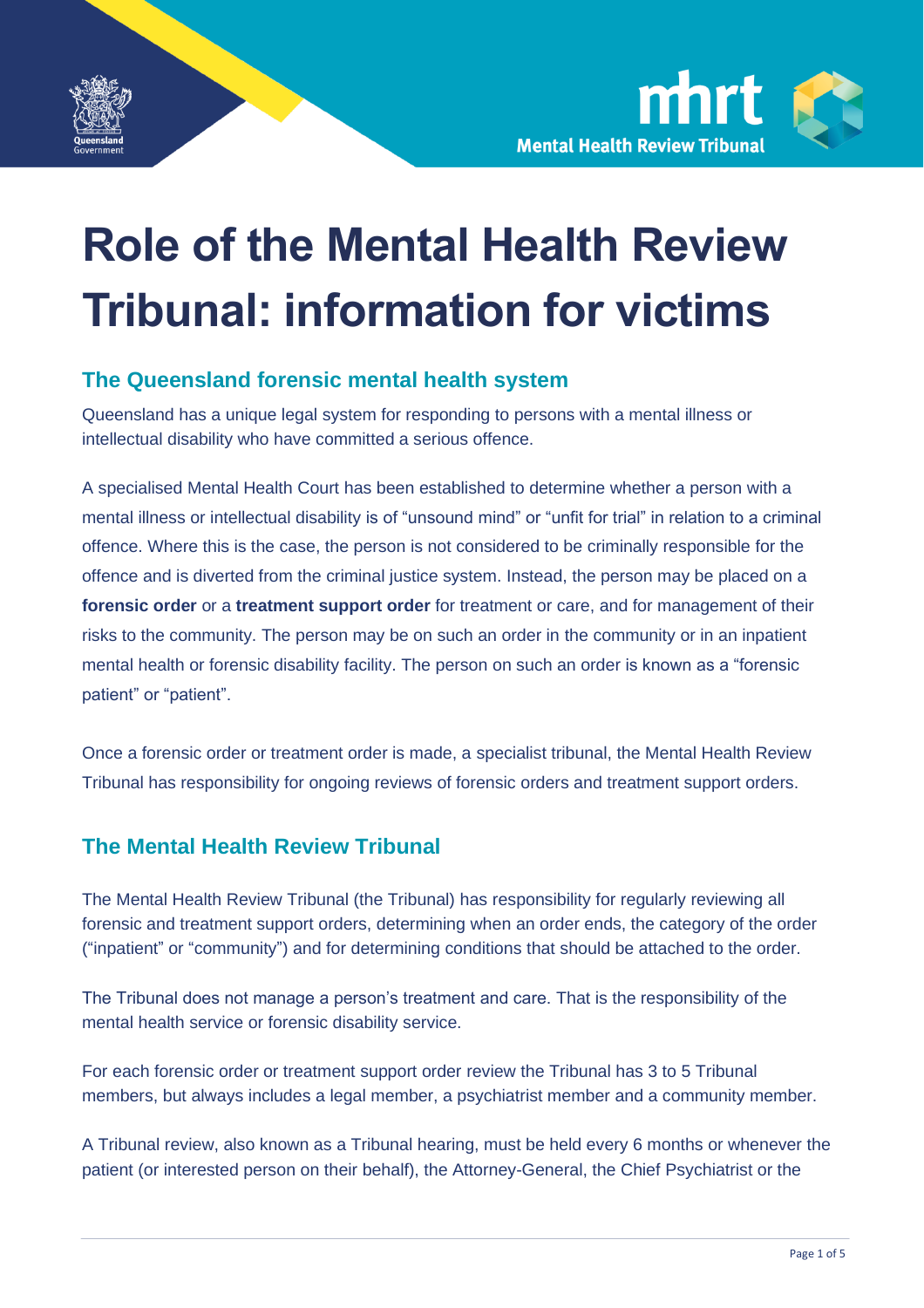



Director of the Forensic Disability applies for a review. The Tribunal may also initiate a review at any time, for example, to enable further information or reports to be obtained.

#### **Tribunal reviews of forensic orders and treatment support orders**

The *Mental Health Act 2016* sets out the considerations the Tribunal **must** take into account in reviewing a forensic order or treatment support order.

The Tribunal MUST confirm a forensic order or treatment support order if it considers it necessary, because of the person's mental condition, to protect the safety of the community. The Tribunal may hear evidence from the patient, the treating team or other experts about the person's treatment, their level of ongoing risk and the mental health service's plans to manage the risk.

In the case of a forensic order, the Tribunal may only make the order "community" category if satisfied there is not an unacceptable risk to the safety of the community.

The Tribunal may also impose or remove a condition on the order. Examples of conditions include that:

- the person must not initiate contact with a victim (or others)
- the person must not use illicit drugs or alcohol and must comply with testing for these
- the person must not have unsupervised contact with children under the age of 18.
- the person must not drive a motor vehicle without the permission of the treating psychiatrist.

Decisions about conditions are based on evidence about risk and relevance. For example, if illicit drug use was a factor in the original offence, this would be highly relevant to the Tribunal. If drugs or alcohol use have not been a feature of the person's history, or there is evidence of long-term abstinence, the Tribunal may not consider these conditions relevant to ensuring the safety of the community. In all its decisions, the Tribunal must also consider the rights and principles set out under the Queensland Human Rights Act.

The *Mental Health Act 2016* also requires that the Tribunal MUST consider:

- The patient's "relevant circumstances" that is, their mental state and psychiatric history, any intellectual disability, their social circumstances and response to treatment and care, as well as their willingness to receive appropriate treatment and care and their response to any previous treatment in the community.
- The nature of the offence and the time that has passed since.
- Any victim impact statement; and
- Any recommendations made by the Mental Health Court.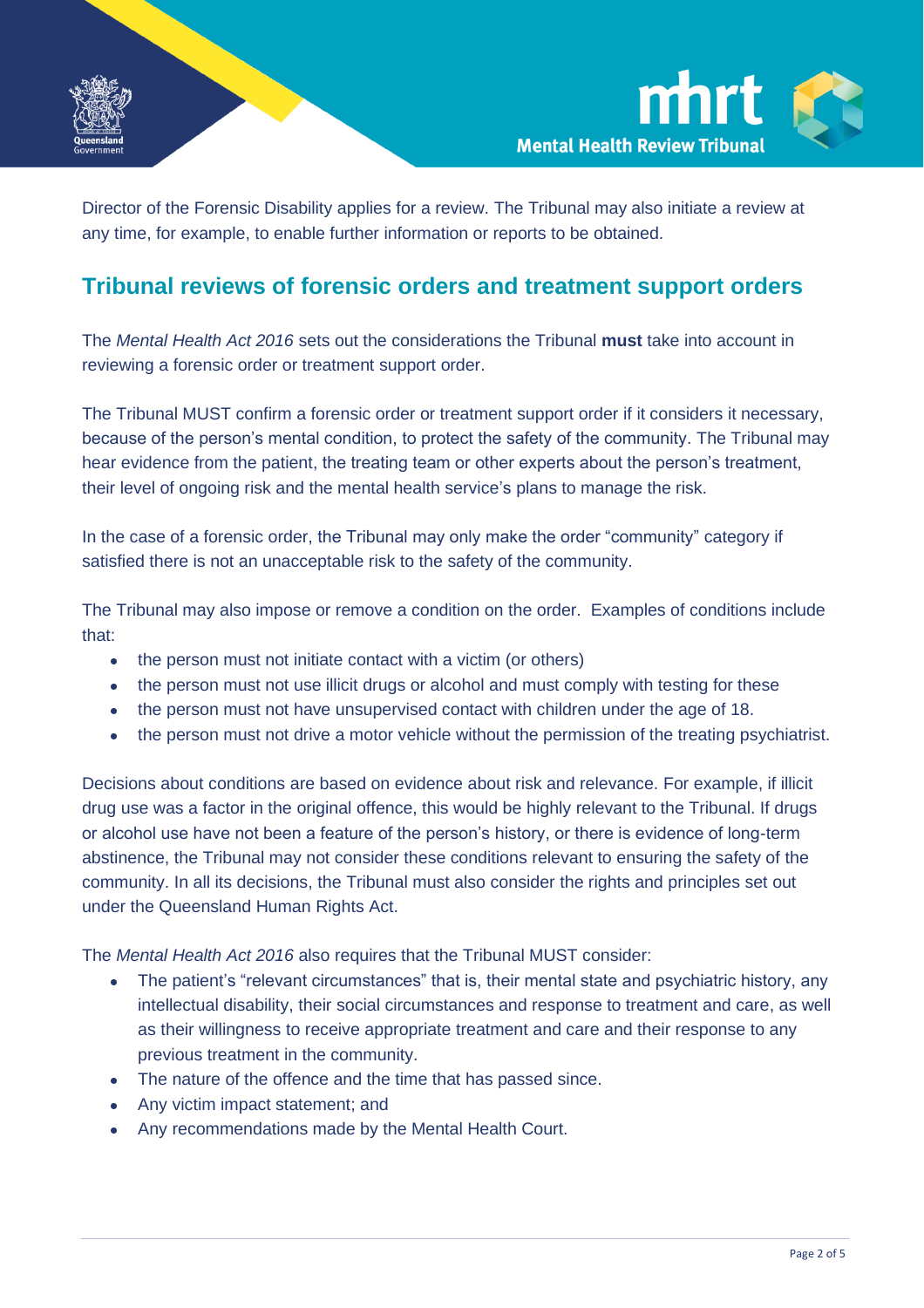



## **"Prescribed offences"**

An additional safeguard is in place for prescribed offences (the most serious offences). In these cases, the Tribunal must not revoke the order without an assessment and report from an independent forensic, mental health or disability specialist.

## **Who can attend a Tribunal hearing?**

Under the *Mental Health Act 2016*, Tribunal hearings are not open to the public and proceedings are confidential. Generally, attendees will include:

- The patient and their legal representative, advocate or support person.
- The treating team (psychiatrist, case manager or forensic liaison officer) who attend to give evidence about the person's progress, treatment and risk issues.
- The Attorney-General's representative who has a right to attend all forensic order hearings and to make submissions on behalf of the community.

The Tribunal may also require the attendance of a particular person to give evidence.

## **Victim support and participation in Tribunal hearings**

The *Mental Health Act 2016* supports victims of crime by providing that victims are entitled to provide a written submission (a victim impact statement) to the Mental Health Court or the Mental Health Review Tribunal and to receive information about the time and date of a relevant hearing and about the Tribunal decision relevant to a victim's safety and well-being (through an information notice).

The Queensland Health Victim Support Service (QHVSS) has been established to assist victims to navigate the forensic mental health system. The QHVSS is a free, state-wide service that provides specialised counselling, information and support to victims of crime where the person accused of the crime is on a forensic order or treatment support order.

#### **Principles related to victims**

The *Mental Health Act 2016* sets out the principles that the Tribunal must consider in relation to victims. These principles include that the physical, psychological and emotional harm to victims must be recognised with compassion. Further, the benefit of giving victims the opportunity to express their views about the impact of the offence, and for victims to be advised about decisions about the person's treatment in the community must be recognised.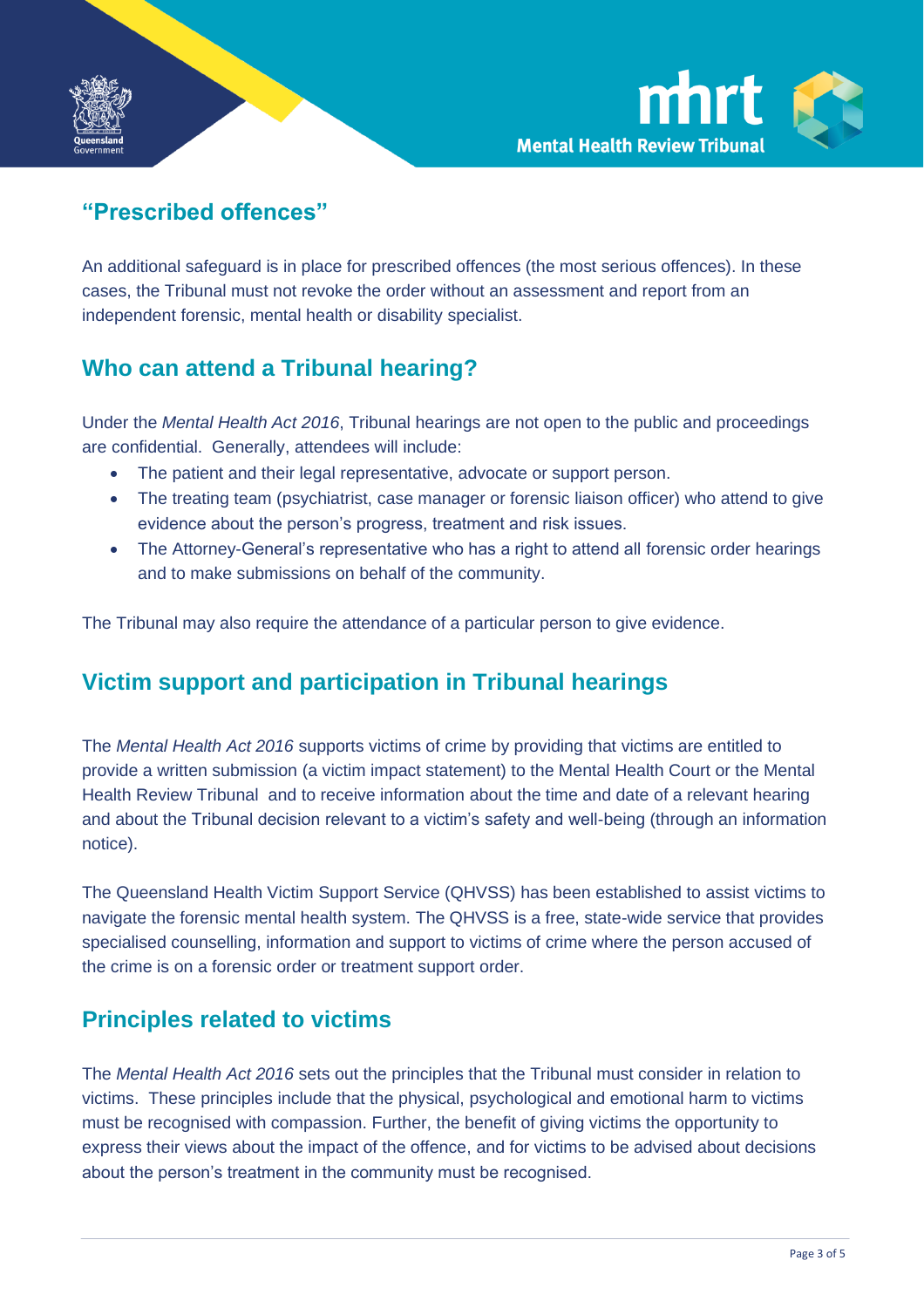

## **Victim Impact Statements**

Victims are encouraged to participate in Tribunal reviews through providing a victim impact statement. Any victim impact statement provided to the Mental Health Court will subsequently be provided to the Tribunal. Victims may also provide a victim impact statement directly to the Tribunal.

A victim impact statement enables a victim to express the impact of a crime and to request specific conditions such as a non-contact condition to be imposed. The Tribunal is obliged to consider any victim impact state at each hearing.

Victims are not obliged to update their victim impact statement for each hearing and the Tribunal acknowledges that for many victims revisiting the events of what occurred will be distressing. However, where the Tribunal is considering significant change to an order (such as the removal of conditions, extending leave, change of category from inpatient to community or revocation of an order) the views of a victim, through an updated victim impact statement, can be highly relevant to the decision. An updated victim impact statement will inform the Tribunal about any emerging or ongoing issues that are significant for the victim or of any changed circumstances., For example, if a victim has moved, a geographical exclusion or condition prohibiting the patient from visiting a shopping centre may no longer be relevant.

The Tribunal is rarely aware before the hearing that the treating team, or a forensic patient, is requesting a change to the order or to conditions (or a revocation of the order) so advance notice cannot be provided to the QHVSS or to victims so victims are encouraged to maintain contact with the QHVSS and to consider updating their victim impact statement so their concerns can continue to be considered by the Tribunal.

Victim impacts statements are confidential and will not be provided to the patient except on occasion where the victim requests that it be given to the person and the Tribunal authorises it.

## **Information Notices**

It is through an "information notice" that a victim can be provided with information about the timing of a hearing and the Tribunal's decision concerning a particular patient. If a victim wishes to have an information notice, they should apply to the Chief Psychiatrist, via the appropriate form, through the QHVSS.

Where the Tribunal extends treatment in the community (for example, allows an increase in community leave) and an information notice is in place, the Tribunal will provide information to